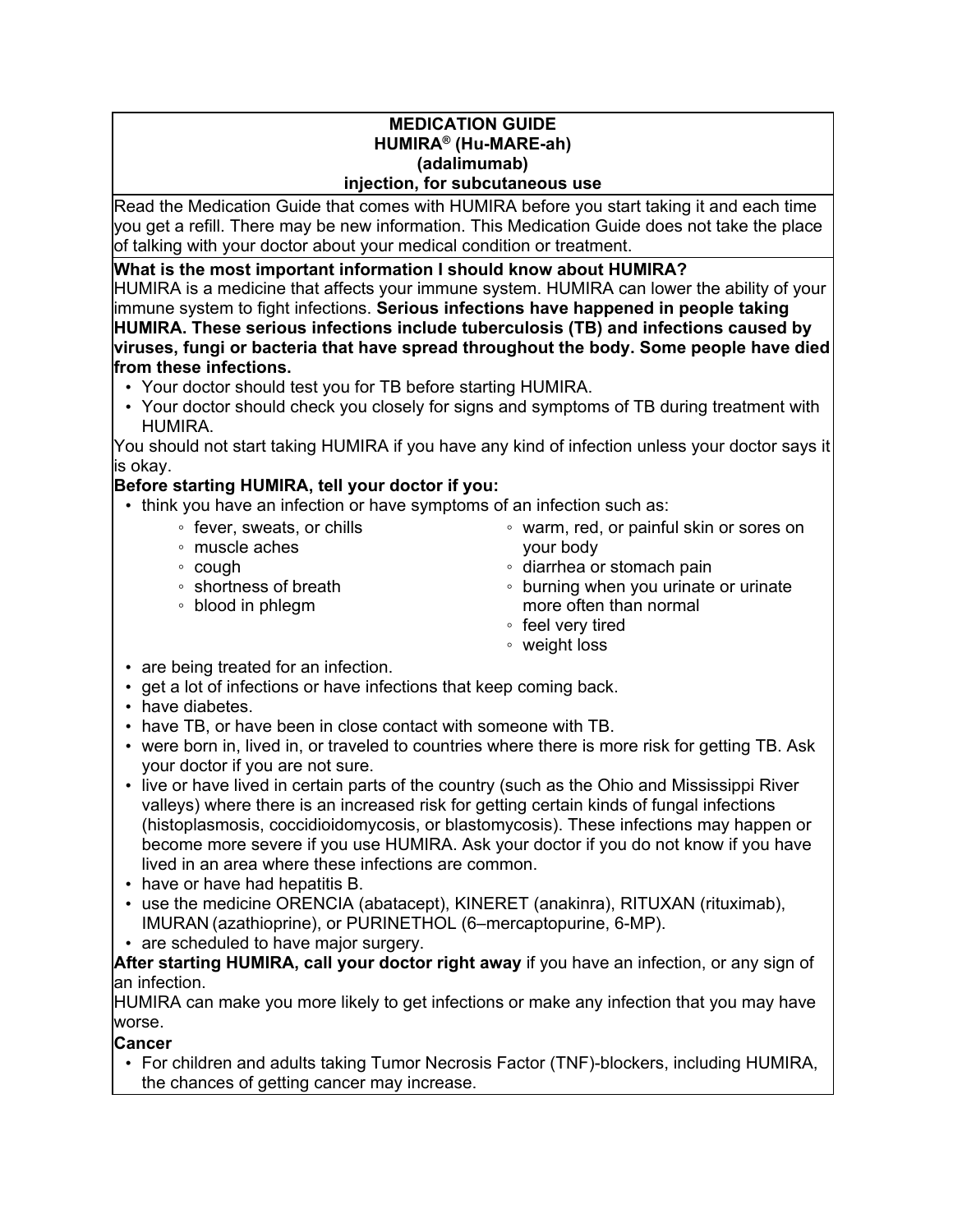- There have been cases of unusual cancers in children, teenagers, and young adults using TNF-blockers.
- People with rheumatoid arthritis (RA), especially more serious RA, may have a higher chance for getting a kind of cancer called lymphoma.
- If you use TNF blockers including HUMIRA your chance of getting two types of skin cancer may increase (basal cell cancer and squamous cell cancer of the skin). These types of cancer are generally not life-threatening if treated. Tell your doctor if you have a bump or open sore that does not heal.
- Some people receiving TNF blockers including HUMIRA developed a rare type of cancer called hepatosplenic T-cell lymphoma. This type of cancer often results in death. Most of these people were male teenagers or young men. Also, most people were being treated for Crohn's disease or ulcerative colitis with another medicine called IMURAN (azathioprine) or PURINETHOL (6-mercaptopurine, 6–MP).

### **What is HUMIRA?**

HUMIRA is a medicine called a Tumor Necrosis Factor (TNF) blocker. HUMIRA is used:

- To reduce the signs and symptoms of:
	- **moderate to severe RA in adults.** HUMIRA can be used alone, with methotrexate, or with certain other medicines.
	- **moderate to severe polyarticular juvenile idiopathic arthritis (JIA) in children** 2 years and older. HUMIRA can be used alone or with methotrexate.
	- **psoriatic arthritis (PsA) in adults.** HUMIRA can be used alone or with certain other medicines.
	- **ankylosing spondylitis (AS) in adults.**
	- **moderate to severe hidradenitis suppurativa (HS) in people 12 years and older.**
- **To treat moderate to severe Crohn's disease (CD) in adults and children 6 years of age and older**.
- **To treat moderate to severe ulcerative colitis (UC) in adults and children 5 years of age and older**. It is not known if HUMIRA is effective in people who stopped responding to or could not tolerate TNF-blocker medicines.
- **To treat moderate to severe chronic (lasting a long time) plaque psoriasis (Ps) in adults** who have the condition in many areas of their body and who may benefit from taking injections or pills (systemic therapy) or phototherapy (treatment using ultraviolet light alone or with pills).
- **To treat non-infectious intermediate, posterior, and panuveitis in adults and children 2 years of age and older.**

### **What should I tell my doctor before taking HUMIRA?**

HUMIRA may not be right for you. Before starting HUMIRA, tell your doctor about all of your medical conditions, including if you:

- have an infection. See **"What is the most important information I should know about HUMIRA?"**
- have or have had cancer.
- have any numbness or tingling or have a disease that affects your nervous system such as multiple sclerosis or Guillain-Barré syndrome.
- have or had heart failure.
- have recently received or are scheduled to receive a vaccine. You may receive vaccines, except for live vaccines while using HUMIRA. Children should be brought up to date with all vaccines before starting HUMIRA.
- are allergic to rubber or latex. Tell your doctor if you have any allergies to rubber or latex.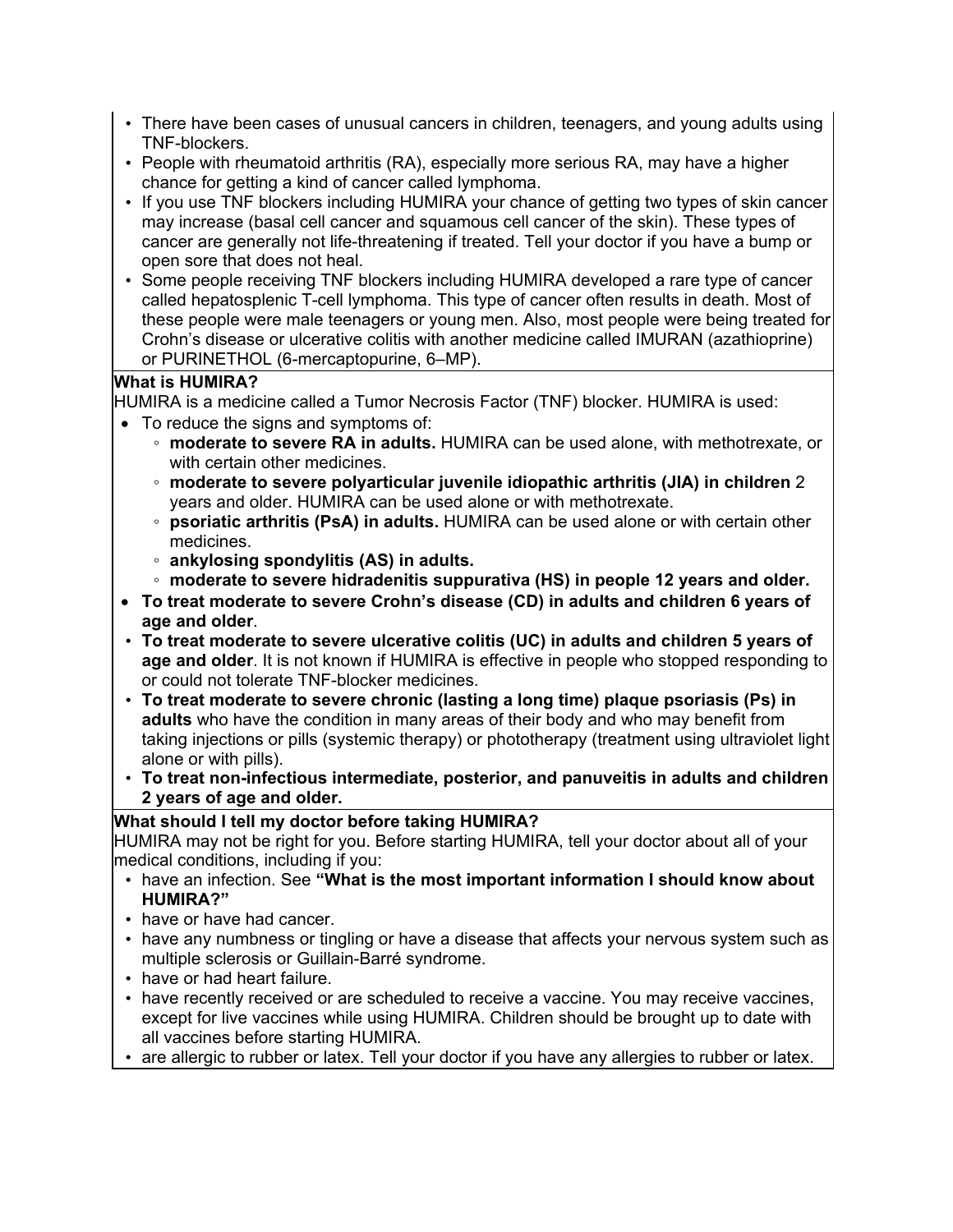- The needle cover for the HUMIRA Pen 40 mg/0.8 mL, HUMIRA 40 mg/0.8 mL prefilled syringe, HUMIRA 20 mg/0.4 mL prefilled syringe, and HUMIRA 10 mg/0.2 mL prefilled syringe may contain natural rubber or latex.
- The black needle cover for the HUMIRA Pen 80 mg/0.8 mL, HUMIRA 80 mg/0.8 mL prefilled syringe, HUMIRA Pen 40 mg/0.4 mL, HUMIRA 40 mg/0.4 mL prefilled syringe, HUMIRA 20 mg/0.2 mL prefilled syringe, HUMIRA 10 mg/0.1 mL prefilled syringe and the vial stopper on the HUMIRA institutional use vial are not made with natural rubber or latex.
- are allergic to HUMIRA or to any of its ingredients. See the end of this Medication Guide for a list of ingredients in HUMIRA.
- are pregnant or plan to become pregnant, breastfeeding or plan to breastfeed. You and your doctor should decide if you should take HUMIRA while you are pregnant or breastfeeding.
- have a baby and you were using HUMIRA during your pregnancy. Tell your baby's doctor before your baby receives any vaccines.

**Tell your doctor about all the medicines you take,** including prescription and over-thecounter medicines, vitamins, and herbal supplements.

## **Especially tell your doctor if you use:**

- ORENCIA (abatacept), KINERET (anakinra), REMICADE (infliximab), ENBREL (etanercept), CIMZIA (certolizumab pegol) or SIMPONI (golimumab), because you should not use HUMIRA while you are also using one of these medicines.
- RITUXAN (rituximab). Your doctor may not want to give you HUMIRA if you have received RITUXAN (rituximab) recently.
- IMURAN (azathioprine) or PURINETHOL (6–mercaptopurine, 6-MP).

### **Keep a list of your medicines with you to show your doctor and pharmacist each time you get a new medicine.**

## **How should I take HUMIRA?**

- HUMIRA is given by an injection under the skin. Your doctor will tell you how often to take an injection of HUMIRA. This is based on your condition to be treated. **Do not inject HUMIRA more often than you were prescribed.**
- See the **Instructions for Use** inside the carton for complete instructions for the right way to prepare and inject HUMIRA.
- Make sure you have been shown how to inject HUMIRA before you do it yourself. You can call your doctor or 1-800-4HUMIRA (1-800-448-6472) if you have any questions about giving yourself an injection. Someone you know can also help you with your injection after they have been shown how to prepare and inject HUMIRA.
- **Do not** try to inject HUMIRA yourself until you have been shown the right way to give the injections. If your doctor decides that you or a caregiver may be able to give your injections of HUMIRA at home, you should receive training on the right way to prepare and inject HUMIRA.
- Do not miss any doses of HUMIRA unless your doctor says it is okay. If you forget to take HUMIRA, inject a dose as soon as you remember. Then, take your next dose at your regular scheduled time. This will put you back on schedule. In case you are not sure when to inject HUMIRA, call your doctor or pharmacist.
- If you take more HUMIRA than you were told to take, call your doctor.

## **What are the possible side effects of HUMIRA?**

HUMIRA can cause serious side effects, including:

## **See "What is the most important information I should know about HUMIRA?"**

• **Serious Infections.**

Your doctor will examine you for TB and perform a test to see if you have TB. If your doctor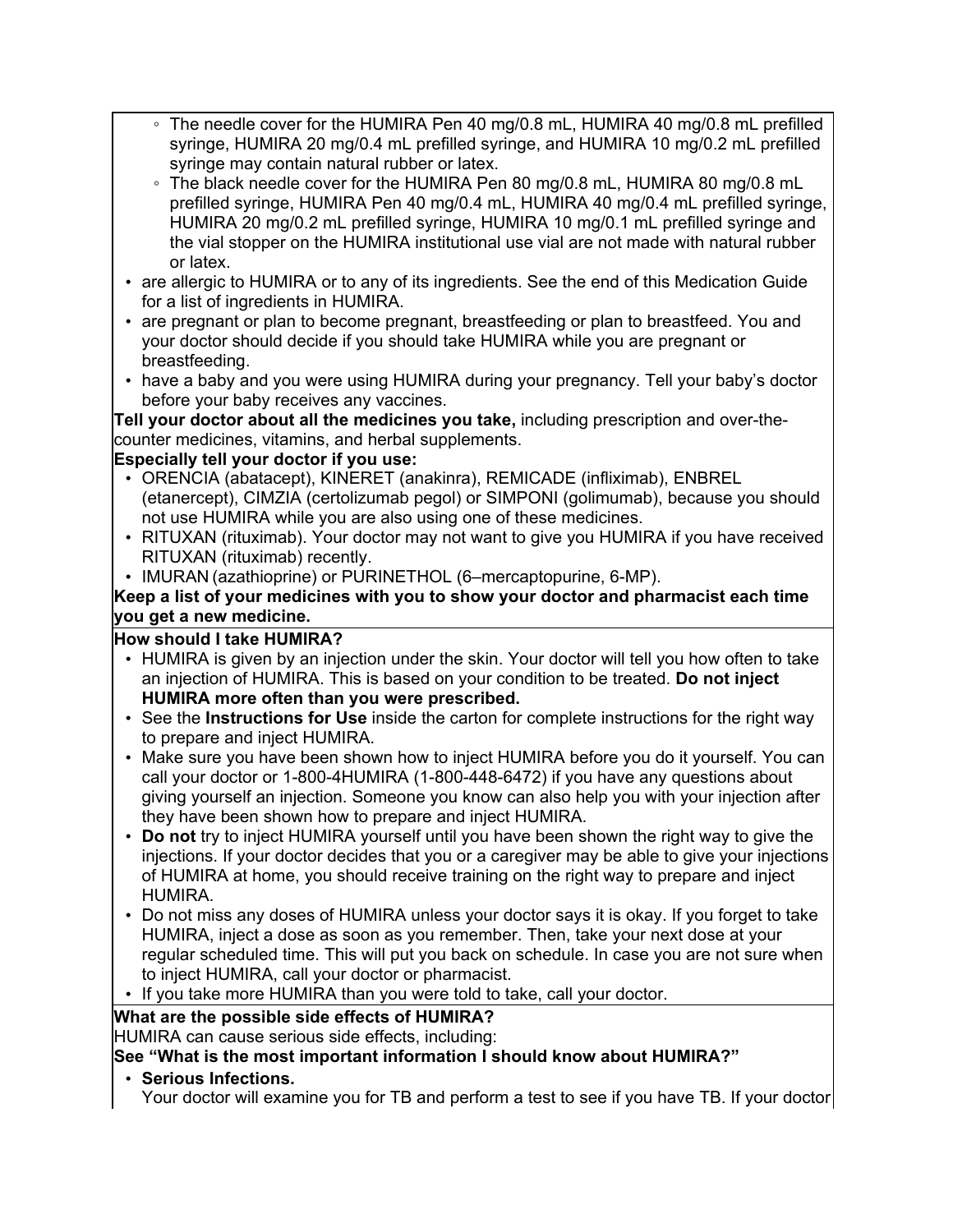feels that you are at risk for TB, you may be treated with medicine for TB before you begin treatment with HUMIRA and during treatment with HUMIRA. Even if your TB test is negative your doctor should carefully monitor you for TB infections while you are taking HUMIRA. People who had a negative TB skin test before receiving HUMIRA have developed active TB. Tell your doctor if you have any of the following symptoms while taking or after taking HUMIRA:

- cough that does not go away
- weight loss

◦ low grade fever

- loss of body fat and muscle (wasting)
- **Hepatitis B infection in people who carry the virus in their blood.**

If you are a carrier of the hepatitis B virus (a virus that affects the liver), the virus can become active while you use HUMIRA. Your doctor should do blood tests before you start treatment, while you are using HUMIRA, and for several months after you stop treatment with HUMIRA. Tell your doctor if you have any of the following symptoms of a possible hepatitis B infection:

- muscle aches
- feel very tired
- dark urine
- skin or eyes look yellow
- little or no appetite
- vomiting
- clay-colored bowel movements
- fever
- chills
- stomach discomfort
- skin rash
- **Allergic reactions.** Allergic reactions can happen in people who use HUMIRA. Call your doctor or get medical help right away if you have any of these symptoms of a serious allergic reaction:
	- o hives
- swelling of your face, eyes, lips or mouth
- o trouble breathing
- **Nervous system problems.** Signs and symptoms of a nervous system problem include: numbness or tingling, problems with your vision, weakness in your arms or legs, and dizziness.
- **Blood problems.** Your body may not make enough of the blood cells that help fight infections or help to stop bleeding. Symptoms include a fever that does not go away, bruising or bleeding very easily, or looking very pale.
- **New heart failure or worsening of heart failure you already have. Call your doctor right away** if you get new worsening symptoms of heart failure while taking HUMIRA, including:
	- shortness of breath
- swelling of your ankles or feet
- sudden weight gain
- **Immune reactions including a lupus-like syndrome.** Symptoms include chest discomfort or pain that does not go away, shortness of breath, joint pain, or a rash on your cheeks or arms that gets worse in the sun. Symptoms may improve when you stop HUMIRA.
- **Liver problems.** Liver problems can happen in people who use TNF-blocker medicines. These problems can lead to liver failure and death. Call your doctor right away if you have any of these symptoms:
	-
	- $\circ$  feel very tired  $\circ$  skin or eyes look yellow  $\circ$  poor appetite or vomiting  $\circ$  pain on the right side of
	-
- $\circ$  pain on the right side of your stomach (abdomen)
- **Psoriasis.** Some people using HUMIRA had new psoriasis or worsening of psoriasis they already had. Tell your doctor if you develop red scaly patches or raised bumps that are filled with pus. Your doctor may decide to stop your treatment with HUMIRA.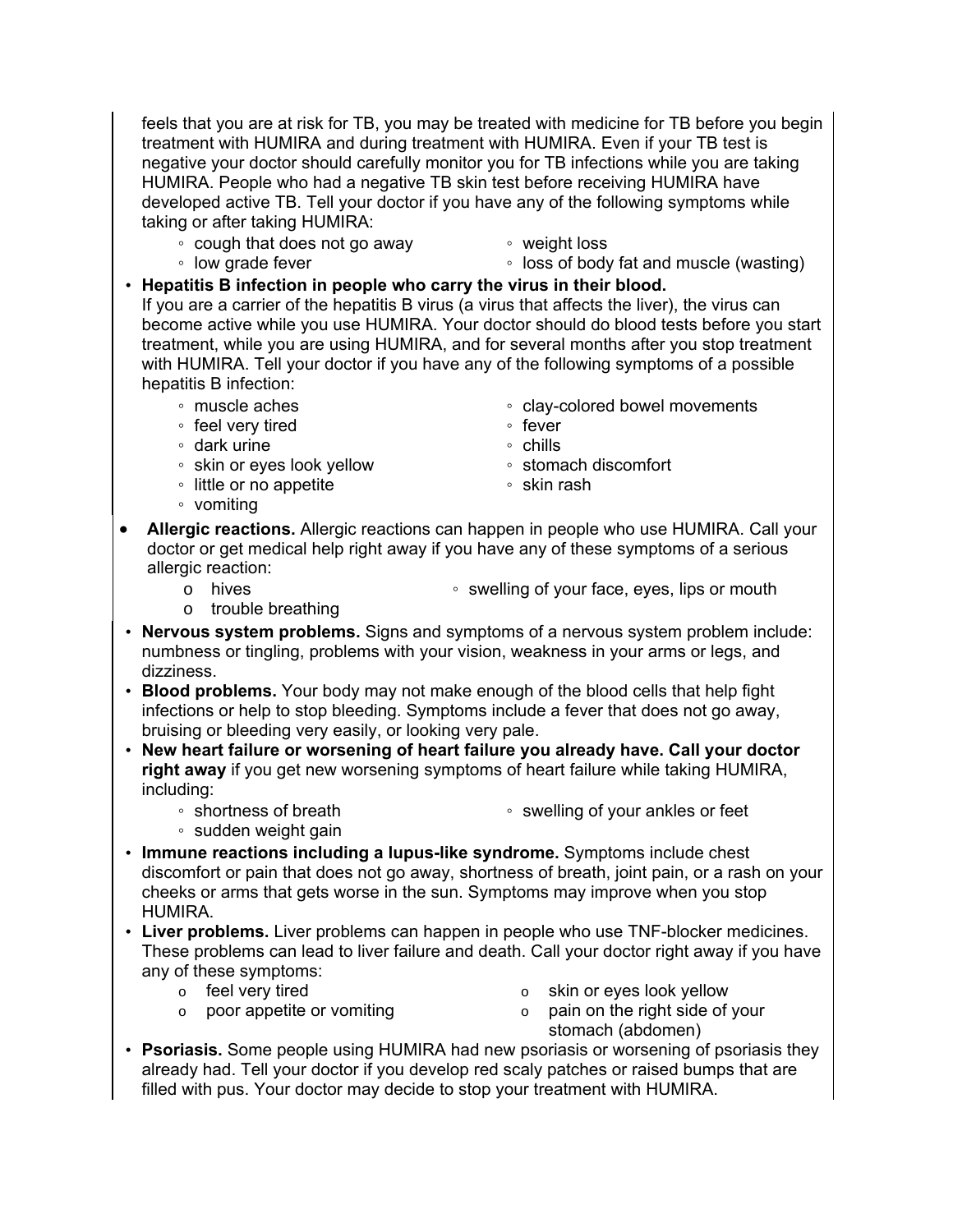#### **Call your doctor or get medical care right away if you develop any of the above symptoms. Your treatment with HUMIRA may be stopped.**

#### **The most common side effects of HUMIRA include:**

- injection site reactions: redness, rash, swelling, itching, or bruising. These symptoms usually will go away within a few days. Call your doctor right away if you have pain, redness or swelling around the injection site that does not go away within a few days or gets worse.
- upper respiratory infections (including sinus infections).
- headaches.
- rash.

These are not all the possible side effects with HUMIRA. Tell your doctor if you have any side effect that bothers you or that does not go away. Ask your doctor or pharmacist for more information.

Call your doctor for medical advice about side effects. You may report side effects to FDA at 1- 800-FDA-1088.

#### **How should I store HUMIRA?**

- Store HUMIRA in the refrigerator at 36ºF to 46ºF (2ºC to 8ºC). Store HUMIRA in the original carton until use to protect it from light.
- **Do not freeze HUMIRA.** Do not use HUMIRA if frozen, even if it has been thawed.
- Refrigerated HUMIRA may be used until the expiration date printed on the HUMIRA carton, dose tray, Pen or prefilled syringe. Do not use HUMIRA after the expiration date.
- If needed, for example when you are traveling, you may also store HUMIRA at room temperature up to 77°F (25°C) for up to 14 days. Store HUMIRA in the original carton until use to protect it from light.
- Throw away HUMIRA if it has been kept at room temperature and not been used within 14 days.
- Record the date you first remove HUMIRA from the refrigerator in the spaces provided on the carton and dose tray.
- Do not store HUMIRA in extreme heat or cold.
- Do not use a Pen or prefilled syringe if the liquid is cloudy, discolored, or has flakes or particles in it.
- Do not drop or crush HUMIRA. The prefilled syringe is glass.

# **Keep HUMIRA, injection supplies, and all other medicines out of the reach of children.**

#### **General information about the safe and effective use of HUMIRA.**

Medicines are sometimes prescribed for purposes other than those listed in a Medication Guide. Do not use HUMIRA for a condition for which it was not prescribed. Do not give HUMIRA to other people, even if they have the same condition. It may harm them. This Medication Guide summarizes the most important information about HUMIRA. If you would like more information, talk with your doctor. You can ask your pharmacist or doctor for information about HUMIRA that is written for health professionals.

## **What are the ingredients in HUMIRA?**

**Active ingredient:** adalimumab

HUMIRA Pen 40 mg/0.8 mL, HUMIRA 40 mg/0.8 mL prefilled syringe, HUMIRA 20 mg/0.4 mL prefilled syringe, HUMIRA 10 mg/0.2 mL prefilled syringe, and HUMIRA 40 mg/0.8 mL institutional use vial: